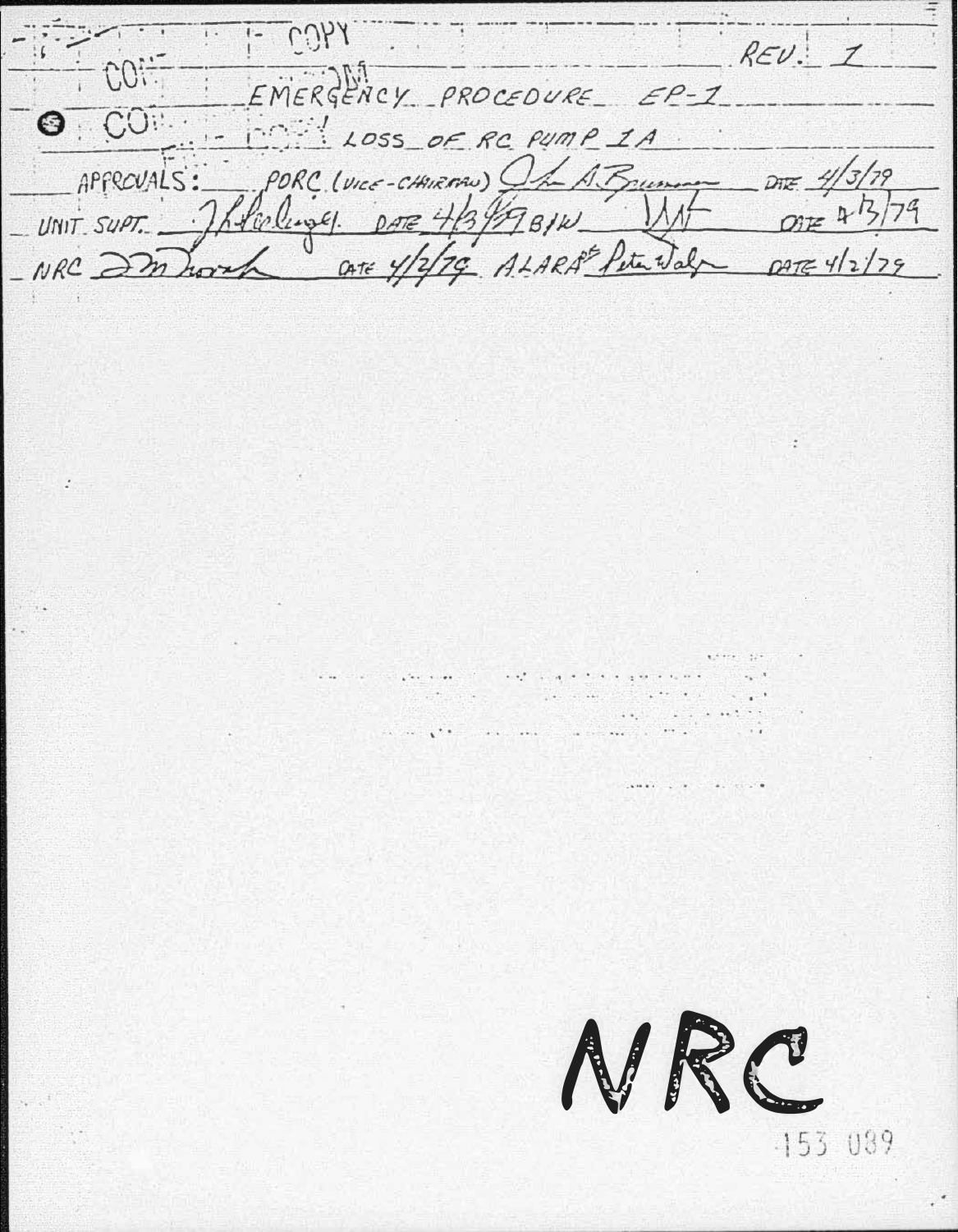REV. 1

*<u>Participal</u>* 

DATE 4/3/79

## EMERGENCY PROCEDURE EP-1

## Loss of RC Pump lA

- 1 0 SYMPTOMS
- 1.1 Loop A operating RC Pump Amps decreasing or erratic
- 1.2 Loop A RC Flow decreasing or erratic
- 1.3 RC Pressure change
- 1.4 RC Outlet Temperature Increasing (Long term)
- 2.0 **IMMEDIATE ACTIONS**
- 2.1 Automatic Actions UO�IE
- 2.2 Manual Actions
- 2.2.1 Start RCP2A Ac 0.1 lift pump and AC Backstop 0.1 pump  $\sim$
- 2.2.2 Verify ICCW system is Operating
- 2.2.3 Verify NSCCW system is Operating
- 2.2.4 Verify Seal Injection Flow
- 2.2.5 Verify RC Pump Seal Staging by observing seal cavity pressure
- 2.2.6 Verify RC Pump Seal Return Flow ( 1.g1 gpm)
- 2.2.7 120 seconds after star�ing oil pumps (Lift and Backstop) Start RC Pump 2A
- 2.2.8 AFTER PUMP STARTS: Verify the following: a.) Oil Lift and Backstop Oil Pumps stop when pump reaches full speed (Observe pump indicating lights)
	- b.) Correct pump CURRENT (=600 Amps)
	- c.) Stable and ?ositive RC Flow Indication
	- d.) Running pump parameters are normal (Vibration, AP, Seal staging, etc.)

153 088